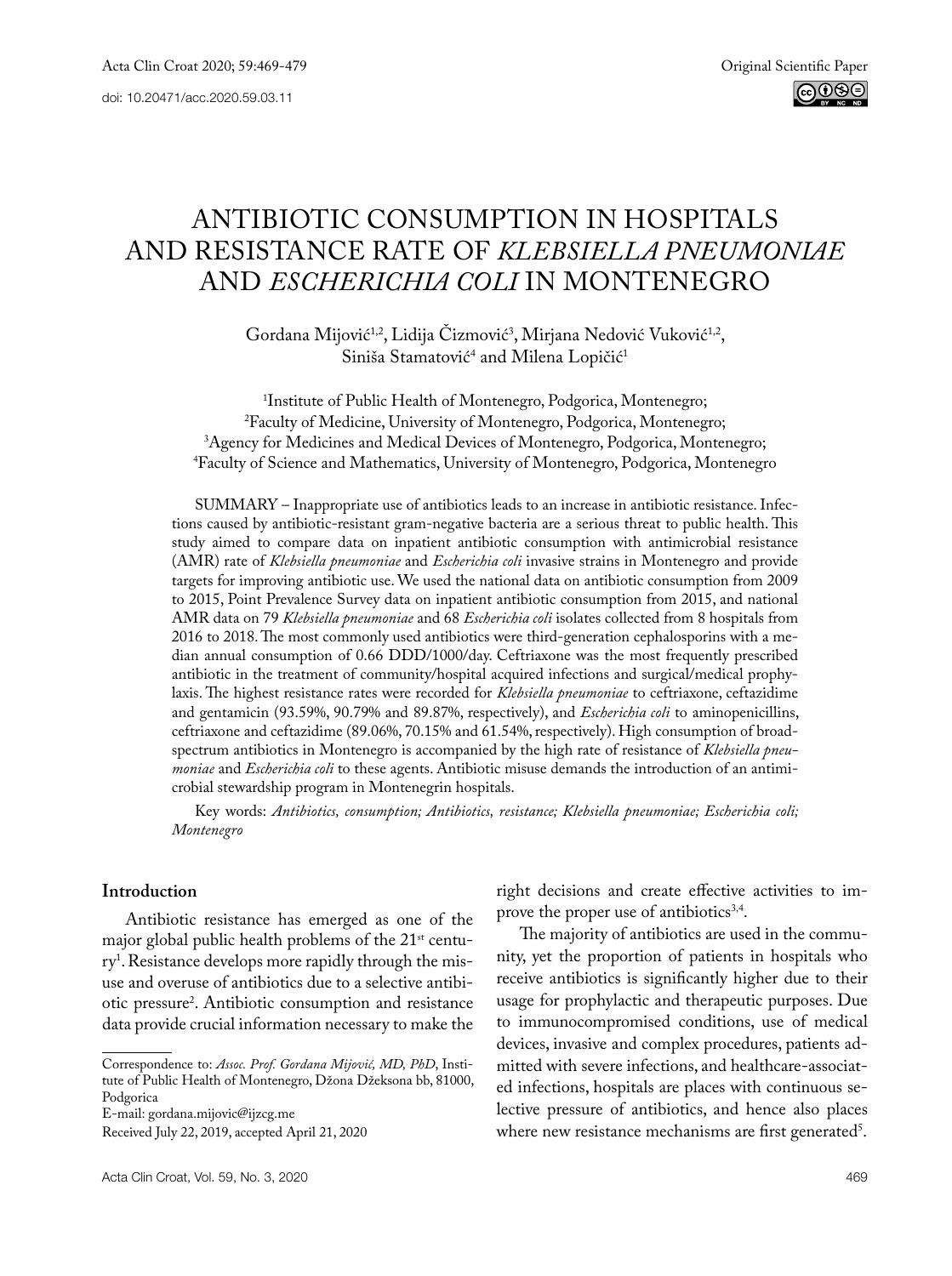While resistance of gram-positive bacteria has been generally stable or decreasing, resistance in gramnegative bacteria has increased worldwide<sup>6-8</sup>. Infections due to antibiotic-resistant gram-negative bacteria are a particularly severe threat to public health because they are challenging to treat, and unquestionably they have substantial effects on morbidity, mortality, and significant healthcare expenses<sup>9</sup>.

*Escherichia coli* (*E. coli*) and *Klebsiella pneumoniae*  (*K. pneumonia*e) are among the most important gramnegative pathogens the susceptibility of which to antibiotics has been monitored according to the recommendations of the World Health Organization (WHO) and European Center for Disease Prevention and Control (ECDC)<sup>10,11</sup>.

This study aimed to compare data on antibiotic consumption in hospitals with antimicrobial resistance rate (AMR) of *E. coli* and *K. pneumoniae* invasive strains in Montenegro and provide targets for improving antibiotic use.

# **Methods**

In this study, we used three sources of data, i.e. data on antibiotic consumption in hospitals from the Montenegro Agency for Medicines and Medical Devices (CALIMS) from 2009 to 2015; Point Prevalence Survey (PPS) on antibiotic consumption in Montenegrin hospitals in 2015; and Institute of Public Health national data on AMR for the 2016-2018 period.

Bearing in mind that antibiotic resistance is the result of years of misuse of antibiotics, we used data on antibiotic consumption in hospitals for the period preceding the start of resistance data collection, which means for the 2009-2015 period. CALIMS collects data on drug turnover during the calendar year from all wholesalers with marketing authorization for medicines. Data are processed according to the WHO recommendations and using the methodology for consumption monitoring by the Anatomical Therapeutic Chemical/Defined Daily Dose system. Consumption of drugs was expressed as the number of defined daily doses *per* 1000 inhabitants *per* day (DDD/1000/day). We examined consumption of the following classes of antibiotics used in the treatment of infections caused by gram-negative bacteria: aminopenicillins, combinations of penicillin/beta-lactamase inhibitors, fluoroquinolones, third-generation cephalosporins (except

for ceftazidime) and aminoglycosides (except for amikacin). Consumption of ceftazidime and amikacin is observed separately because their resistance is also monitored independently.

To get more details on antibiotic consumption in hospitals, we conducted a PPS on antibiotic consumption in 3 general hospitals and Clinical Center of Montenegro in 2015, using the Global Point Prevalence Survey method. A web-based application was used for data entry, validation, and reporting, as designed by the University of Antwerp<sup>12</sup>. Data are collected for all patients admitted to hospitals who received some antibiotics on the day of survey. Relevant variables included the type of antibiotic agents, indications for treatment (therapeutic *versus* prophylactic use) and type of therapy (targeted or empirical).

The rate of AMR at the national level is evaluated based on the susceptibility to antibiotics of invasive strains isolated from blood and cerebrospinal fluid according to Central Asian and European Surveillance of Antimicrobial Resistance (CAESAR) and European Antimicrobial Resistance Surveillance Network  $(EARS-Net)$  methodology<sup>10,11</sup>. In the period from 2016 to 2018, the Institute of Public Health collected results of antimicrobial susceptibility testing of 79 *K. pneumoniae* and 68 *E. coli* isolates from blood in all public microbiological laboratories examining hospital samples (7 general hospitals and Clinical Center of Montenegro). There were no isolates from cerebrospinal fluid during the observation period. Antibiotic susceptibility testing was performed by the disk diffusion method, according to the European Committee on Antimicrobial Susceptibility Testing (EUCAST) guidelines<sup>13</sup>. The susceptibility test panel included the following disks: ampicillin, amoxicillin-clavulanic acid, piperacillintazobactam, ceftriaxone, ceftazidime, imipenem, meropenem, gentamicin, amikacin and ciprofloxacin.

# *Statistical analysis*

Linear regression was used to assess the trend of antibiotic consumption at hospitals in the 2009-2015 period. The model  $Y = \alpha + \beta x + \epsilon$ , where x was ordinal number of the current year, Y was the corresponding consumption of antibiotics,  $\alpha$  was the intercept coefficient or constant term, and β was the slope coefficient, was used throughout analysis. The slope coefficient represents the quantity of reduction or enlargement in antibiotic consumption *per* year. We also calculated the corresponding ratio of determination  $\mathbb{R}^2$ . The results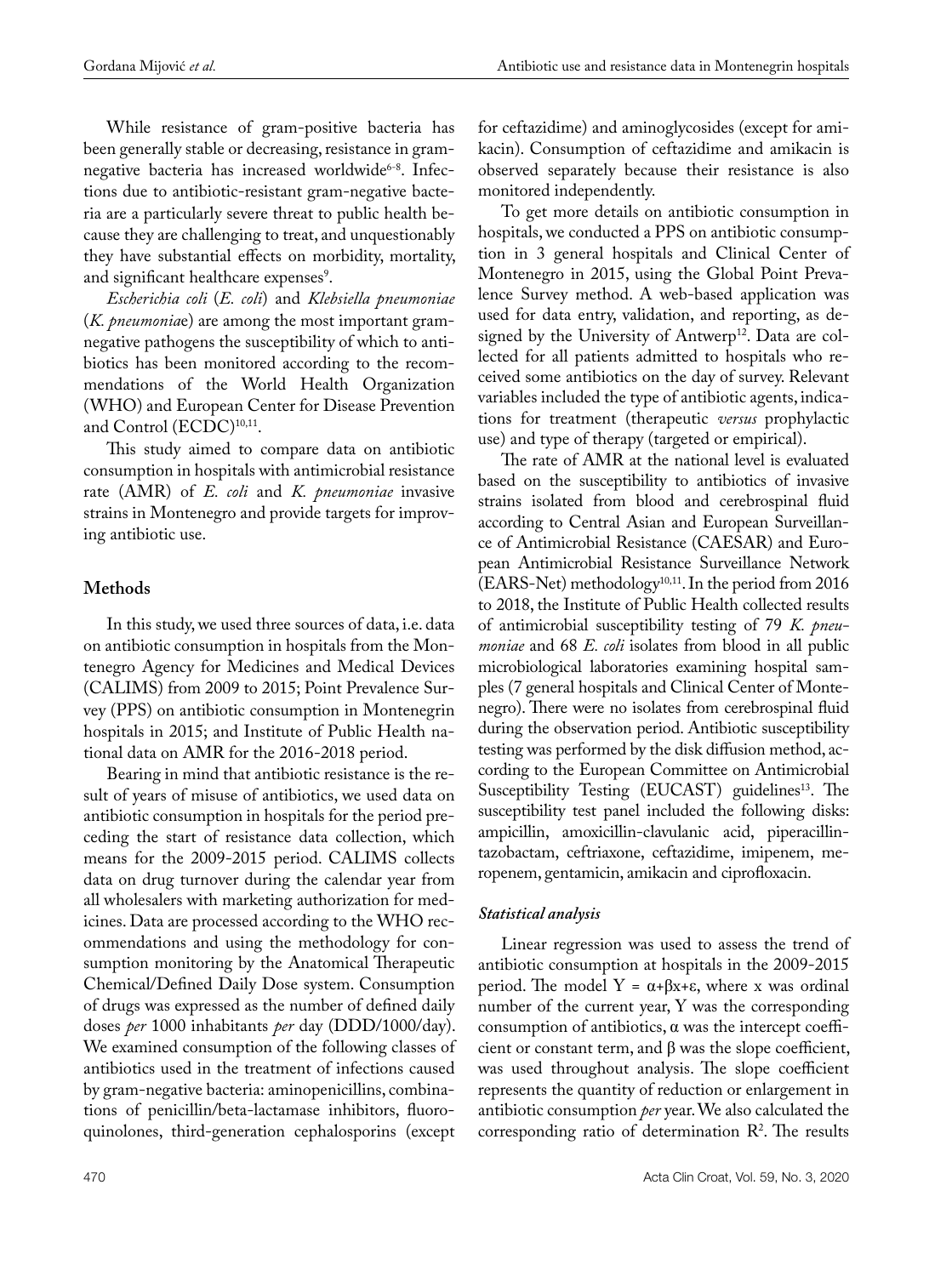were expressed as mean and standard deviation (SD) for normally distributed variables or median and interquartile range (IQR) for non-normally distributed variables. The Shapiro-Wilk test was used to test the normality of variable distribution. Statistical analyses were performed using STATISTICA software for trend assessment and IBM SPSS Statistics for Windows, Version 22.0 for other analyses. A value of p≤0.05 was considered significant.

# **Results**

The mean annual antibiotic consumption in Montenegrin hospitals in the period from 2009 to 2015 was



*Fig. 1. Inpatient antibiotic consumption in Montenegro 2009-2015 (p=0.946).*

1.8 DDD/1000/day. Although annual antibiotic use varied between the lowest value in 2012 (1.31 DDD/ 1000/day) and the highest value recorded in 2014 (2.04 DDD/1000/day), there was no increasing trend (p=0.946) observed between 2009 and 2015 (Fig. 1).

Third-generation cephalosporins (except for ceftazidime) were the most commonly used antibiotics in hospitals during the observation period, with median annual consumption of 0.66 DDD/1000/day (IQR: 0.58-0.71), followed by fluoroquinolones and aminoglycosides (except for amikacin) with 0.19 DDD/1000/day and 0.17 DDD/1000/day, respectively. If we exclude years 2012 and 2013 from the calculation, the period when the consumption of third-generation cephalosporins sharply dropped due to disruption in ceftriaxone supply, these antibiotics were at the leading position and showed a steady increase consumption trend (R<sup>2</sup>=0.8456; β=0.04; p=0.0271). The use of fluoroquinolones in each individual year varied from the lowest value (0.16 DDD/1000/day) in 2010 to the highest value (2.1 DDD/1000/day) in 2014. In contrast, the lowest aminoglycoside consumption was recorded in 2014 (0.14 DDD/1000/ day) and the highest in 2009 (2.1 DDD/1000/day), but there was no significant linear trend observed in

*Table 1. Annual inpatient antibiotic consumption in Montenegro 2009-2015*

|                                                               |      |      |      |         | DDD/1000/day |      |      |                   |
|---------------------------------------------------------------|------|------|------|---------|--------------|------|------|-------------------|
| Antibiotic                                                    | 2009 | 2010 | 2011 | 2012    | 2013         | 2014 | 2015 | Mean $\pm$ SD/    |
|                                                               |      |      |      |         |              |      |      | median (IQR)      |
| Aminopenicillins<br>(ampicillin+amoxicillin)                  | 0.15 | 0.10 | 0.12 | 0.12    | 0.11         | 0.11 | 0.12 | $0.12 \pm 0.02$   |
| Amoxicillin-clavulanic acid                                   | 0.10 | 0.07 | 0.08 | 0.08    | 0.10         | 0.10 | 0.08 | $0.09 \pm 0.01$   |
| Piperacillin-tazobactam                                       | 0.00 | 0.00 | 0.00 | 0.00    | 0.01         | 0.01 | 0.01 | $0.004 \pm 0.005$ |
| Third-generation cephalosporins<br>(ceftriaxone+cefotaxime)** | 0.56 | 0.61 | 0.70 | $0.06*$ | $0.09*$      | 0.69 | 0.72 | $0.66(0.58-0.71)$ |
| Ceftazidime                                                   | 0.05 | 0.04 | 0.02 | 0.04    | 0.04         | 0.04 | 0.02 | $0.04 \pm 0.01$   |
| Carbapenems***                                                | 0.04 | 0.04 | 0.05 | 0.05    | 0.06         | 0.06 | 0.06 | $0.05 \pm 0.01$   |
| Aminoglycosides<br>(gentamicin+tobramycin)                    | 0.21 | 0.18 | 0.15 | 0.16    | 0.16         | 0.14 | 0.16 | $0.17 \pm 0.02$   |
| Amikacin                                                      | 0.10 | 0.08 | 0.11 | 0.09    | 0.10         | 0.10 | 0.04 | $0.09(0.08-0.10)$ |
| Fluoroquinolones                                              | 0.18 | 0.16 | 0.18 | 0.19    | 0.20         | 0.21 | 0.18 | $0.19 \pm 0.02$   |
| Total                                                         | 1.29 | 1.23 | 1.34 | 0.70    | 0.78         | 1.38 | 1.29 | $1.80 \pm 0.29$   |

DDD/1000/day = number of defined daily doses *per* 1000 inhabitants *per* day; SD = standard deviation; IQR = interquartile range; \*consumption of third-generation cephalosporins in two years (2012 and 2013) was excluded on calculating mean value due to ceftriaxone supply disruption; \*\*statistically significant increase in consumption trend (p=0.0271); \*\*\*statistically significant increase in consumption trend (p=0.0043)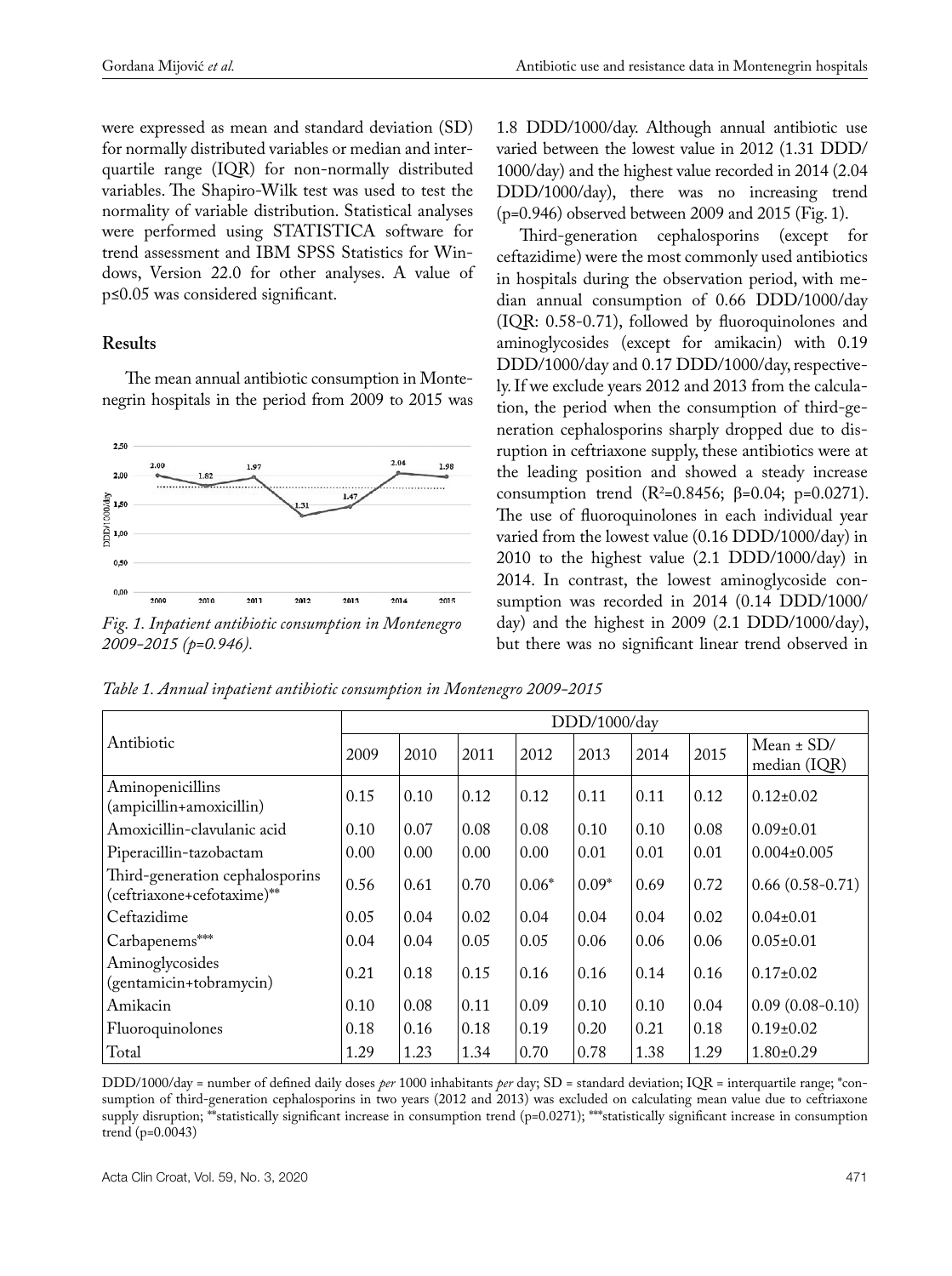

*Fig. 2. Inpatient use of antibiotics according to indication (source: Point Prevalence Survey conducted in Montenegro in 2015).*

the consumption of fluoroquinolones and aminoglycosides during the given time interval. At the same time, carbapenem use increased significantly from 0.04 DDD/1000/day in 2009 to 0.06 DDD/1000/day in 2015 (R2 =0.862; β=0.0043; p=0.0043) (Table 1).

A total of 969 patients in Montenegro were included in the PPS on antibiotic consumption in hospitals in 2015. The antimicrobial prevalence rate was 50.8% (492/969). Out of 597 antibiotics prescribed in hospitals, 51.93% were used to treat community acquired infections (CAI) and hospital acquired infections (HAI), and 39.87% were prescribed for surgical prophylaxis (Fig. 2).

Ceftriaxone was the most commonly administered type of antibiotic in general (44.56%). In the treatment of CAI with 48.68% and HAI with 31.11%, this antibiotic was followed by ciprofloxacin (21.89% and 17.8%, respectively) and metronidazole (6.42% and

*Table 2. Percentage of antibiotics used for different indications – data from Point Prevalence Survey conducted in Montenegro in 2015*

| Antimicrobial                     | acquired<br>infections | Community- | Hospital-<br>acquired<br>infections |       |                  | Medical<br>prophylaxis | Surgical       | prophylaxis   | Other/         | unknown | Total        |               |
|-----------------------------------|------------------------|------------|-------------------------------------|-------|------------------|------------------------|----------------|---------------|----------------|---------|--------------|---------------|
|                                   | $\mathbf n$            | $\%$       | $\mathbf n$                         | $\%$  | $\mathbf n$      | $\%$                   | $\mathbf n$    | $\frac{0}{0}$ | $\mathbf n$    | $\%$    | $\mathbf{n}$ | $\frac{0}{6}$ |
| Ampicillin/amoxicillin            | 6                      | 2.26       | $\mathbf{1}$                        | 2.22  | 8                | 22.86                  | 9              | 3.78          | $\mathbf{1}$   | 7.14    | 25           | 4.19          |
| Amoxicillin/<br>clavulanic acid   | $\mathbf{1}$           | 0.38       | $\mathbf{0}$                        | 0.00  | $\mathbf{0}$     | 0.00                   | $\overline{0}$ | 0.00          | $\mathbf{0}$   | 0.00    | $\mathbf{1}$ | 0.17          |
| Piperacillin/tazobactam           | $\mathbf{0}$           | 0.00       | $\mathbf{1}$                        | 2.22  | $\mathbf{0}$     | 0.00                   | $\overline{4}$ | 1.68          | $\mathbf{0}$   | 0.00    | 5            | 0.84          |
| Cefazolin                         | $\mathbf{0}$           | 0.00       | $\mathbf{0}$                        | 0.00  | $\boldsymbol{0}$ | 0.00                   | 14             | 5.88          | $\mathbf{0}$   | 0.00    | 14           | 2.35          |
| Cephalexin                        | $\mathbf{1}$           | 0.38       | $\mathbf{0}$                        | 0.00  | 3                | 8.57                   | 8              | 3.36          | $\mathbf{0}$   | 0.00    | 12           | 2.01          |
| Cefprozil                         | $\mathbf{0}$           | 0.00       | $\mathbf{0}$                        | 0.00  | $\theta$         | 0.00                   | 3              | 1.26          | $\mathbf{0}$   | 0.00    | 3            | 0.50          |
| Cefixime                          | 5                      | 1.89       | $\overline{c}$                      | 4.44  | $\mathbf{1}$     | 2.86                   | 13             | 5.46          | $\mathbf{0}$   | 0.00    | 21           | 3.52          |
| Ceftriaxone                       | 129                    | 48.68      | 14                                  | 31.11 | 9                | 25.71                  | 109            | 45.8          | 5              | 35.71   | 266          | 44.56         |
| Ceftazidime                       | $\overline{4}$         | 1.51       | $\mathbf{1}$                        | 2.22  | $\mathbf{1}$     | 2.86                   | 2              | 0.84          | $\mathbf{1}$   | 7.14    | 9            | 1.51          |
| Imipenem/meropenem                | 8                      | 3.02       | $\overline{4}$                      | 8.89  | $\mathbf{1}$     | 2.86                   | $\overline{4}$ | 1.68          | 3              | 21.43   | 20           | 3.35          |
| Gentamicin                        | 8                      | 3.02       | 3                                   | 6.67  | 5                | 14.29                  | 27             | 11.34         | $\mathbf{0}$   | 0.00    | 43           | 7.20          |
| Amikacin                          | 4                      | 1.51       | $\mathbf{0}$                        | 0.00  | 3                | 8.57                   | 6              | 2.52          | $\mathbf 0$    | 0.00    | 13           | 2.18          |
| Ciprofloxacin                     | 58                     | 21.89      | 8                                   | 17.78 | $\mathbf{1}$     | 2.86                   | 12             | 5.04          | $\mathbf{1}$   | 7.14    | 80           | 13.40         |
| Azithromycin/erythromycin         | 6                      | 2.26       | $\mathbf{1}$                        | 2.22  | $\mathbf{0}$     | 0.00                   | 3              | 1.26          | $\mathbf 0$    | 0.00    | 10           | 1.68          |
| Doxycycline                       | $\overline{7}$         | 2.64       | $\overline{0}$                      | 0.00  | $\mathbf{0}$     | 0.00                   | $\mathbf{0}$   | 0.00          | $\theta$       | 0.00    | 7            | 1.17          |
| Trimethoprim/<br>sulfamethoxazole | $\sqrt{2}$             | 0.75       | $\overline{2}$                      | 4.44  | $\overline{2}$   | 5.71                   | $\mathbf{0}$   | 0.00          | $\overline{0}$ | 0.00    | 6            | 1.01          |
| Metronidazole                     | 17                     | 6.42       | $\overline{4}$                      | 8.89  | $\mathbf{1}$     | 2.86                   | 16             | 6.72          | $\overline{2}$ | 14.29   | 40           | 6.70          |
| Vancomycin                        | 7                      | 2.64       | $\mathbf{1}$                        | 2.22  | $\overline{0}$   | 0.00                   | $\mathbf{1}$   | 0.42          | $\mathbf{0}$   | 0.00    | 9            | 1.51          |
| Other                             | 2                      | 0.75       | 3                                   | 6.67  | $\mathbf{0}$     | 0.00                   | $\overline{7}$ | 2.94          | $\mathbf{1}$   | 7.14    | 13           | 2.18          |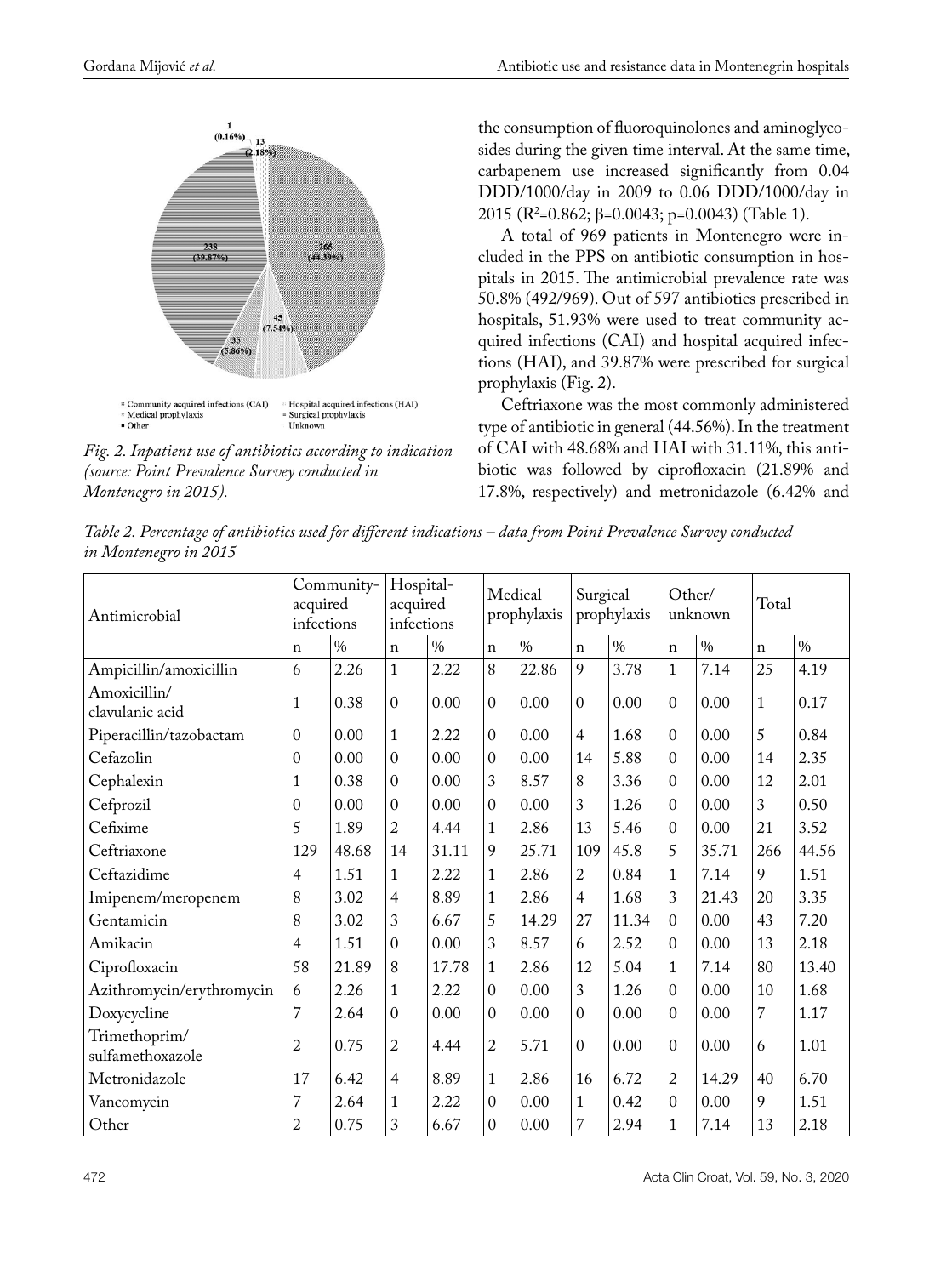8.89%, respectively); with 25.71% in medical prophylaxis, it was followed by aminopenicillins (22.86%) and gentamicin (14.29%); and with 45.8% for surgical prophylaxis, it was followed by gentamicin (11.34%) and metronidazole (6.72%) (Table 2).

Regarding the type of therapy, only 4.75% of antibiotics for CAI and 11.54% of antibiotics for HAI were prescribed as targeted treatment (Fig. 3).

Data on antibiotic susceptibility testing of 79 *K. pneumoniae* and 68 *E. coli* isolates were collected from 2016 to 2018, which was 35.68% of 412 isolated bacteria from positive blood cultures. A total of 10 959





CAI = community acquired infections; HAI = hospital acquired infections

| Table 3. Time of sampling positive blood cultures |  |
|---------------------------------------------------|--|
| in Montenegrin hospitals 2016–2018                |  |

| Days from hospital                        | Positive blood culture, n (%) |                     |
|-------------------------------------------|-------------------------------|---------------------|
| admission<br>to blood culture<br>sampling | Klebsiella<br>pneumoniae      | Escherichia<br>coli |
| $\leq$ 2 days                             | $9(11.4\%)$                   | 42 (61.8%)          |
| >2 days                                   | 70 (88.6%)                    | 26 (38.2%)          |
| Total                                     | 79 (100%)                     | 68 (100%)           |

blood samples were tested *per* 238 681 patients admitted, yielding 45.8 blood cultures *per* 1000 admissions.

A total of 88.6% and 38.2% of positive blood cultures with *K. pneumoniae* and *E. coli* isolates, respectively, were sampled after more than two days of patient hospital stay (Table 3).

The median time elapsed from hospitalization to sampling of blood culture that gave a positive result with *K. pneumoniae* or *E. coli* isolates was ten days (IQR: 5.25-21.50) and one day (IQR: 1.00-6.00), respectively (Table 4).

The resistance rate of *K. pneumoniae* was highest to ceftriaxone/cefotaxime, followed by ceftazidime and gentamicin (93.59%, 90.79% and 89.87%, respectively). The resistance rate to carbapenems (imipenem/meropenem) was 7.69%. Out of 79 isolates, multidrug resistance was 60.26%. When annual data were analyzed, a total of 28, 29 and 22 isolates of *K. pneumoniae* were collected in 2016, 2017 and 2018, respectively. *K. pneumoniae* showed the highest resistance rate to ceftriaxone/cefotaxime in 2016, 2017 and 2018 (89%, 97% and 95%, respectively) individually, as well as for the observation period as a whole. A similar rate of resistance was observed for ceftazidime (85%, 96% and 91%, respectively), amoxicillin/clavulanic acid (85%, 86% and 91%, respectively) and gentamicin (82%, 97% and 91%, respectively). High rates of resistance (≥50%), annually in 2016, 2017 and 2018, were reported for all antibiotics tested except for amikacin (22%, 41% and 5%, respectively) and carbapenems (4%, 14% and 5%, respectively). For *E. coli,* the total resistance rate was 89.06% to ampicillin/amoxicillin, 70.15% to ceftriaxone and 61.54% to ceftazidime. There was not any isolate resistant to carbapenems. Multidrug resistance was 22.73%. According to data analyzed by years, in 2016, 2017 and 2018, a total of 19, 20 and 29 invasive isolates of *E. coli* were collected, respectively. *E. coli* isolates were most frequently resistant to ampicillin/

*Table 4. Time elapsed from hospitalization to sampling of positive blood cultures in Montenegrin hospitals (2016-2018)*

| Isolated bacterium    | Time elapsed from admission to sampling of blood culture<br>with positive result (days) |         |         |
|-----------------------|-----------------------------------------------------------------------------------------|---------|---------|
|                       | Median (interquartile range)                                                            | Minimum | Maximum |
| Klebsiella pneumoniae | $10(5.25-21.50)$                                                                        |         | 108     |
| Escherichia coli      | $1.00(1.00-6.00)$                                                                       | U       | 53      |
| Total                 | $5(1-14)$                                                                               | O       | 114     |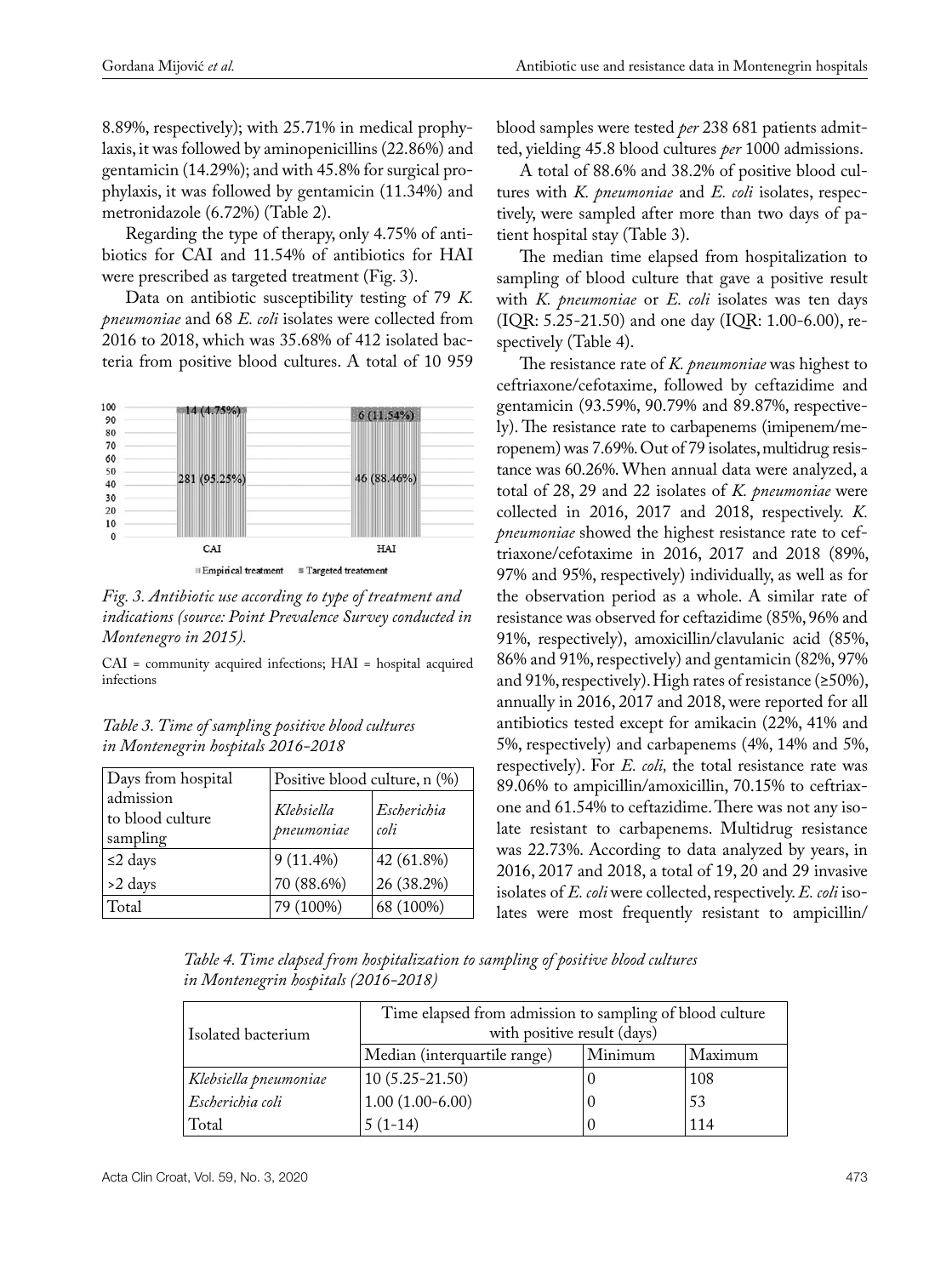|                             |         | Klebsiella pneumoniae |                        |                  |            |                     |                             |                                       |                 | Escherichia coli          |                |                  |          |               |                |                                                                |
|-----------------------------|---------|-----------------------|------------------------|------------------|------------|---------------------|-----------------------------|---------------------------------------|-----------------|---------------------------|----------------|------------------|----------|---------------|----------------|----------------------------------------------------------------|
| Antimicrobial               | 2016    |                       | 2017                   |                  | 2018       |                     | $\rm Total$                 |                                       | 2016            |                           | 2017           |                  | 2018     |               | $\rm Total$    |                                                                |
|                             |         | $N^*$ R $(\%)$        | Ž                      | $\mathbf{R}$ (%) | Ż          | $\mathbf{R}$ (%)    |                             | $\mathbf{R}$ (%)                      | Ž               | $R\left(\text{\%}\right)$ | Ž              | $\mathbf{R}$ (%) | Ž        | R(%)          | Ž              | R (%)                                                          |
| Aminopenicillins            | N/A N/A |                       | $\mathbb{N}\mathbb{A}$ | $N\!A$           | $\rm N\!A$ | ${\rm N}\!{\cal A}$ | $\frac{1}{2}$ $\frac{1}{2}$ | $\mathop{\rm N}\nolimits\!mathcal{A}$ | $\overline{17}$ | 100                       | $\frac{8}{18}$ | 89               | 29       | 83            | $\mathcal{L}$  | 89.06                                                          |
| Amoxicillin/clavulanic acid | 27      | 85                    | 29                     | 86               | 22         | 91                  | 78                          | 87.18                                 | $\frac{8}{18}$  | 56                        | $\Omega$       | 65               | 29       | 55            | 67             | 58.20                                                          |
| Piperacillin-tazobactam     | 27      | 63                    | $\frac{26}{5}$         | 81               | $\Omega$   | 55                  | 73                          | 67.12                                 | $\overline{17}$ | $\overline{c}$            | $\overline{1}$ |                  | 25       |               | $\overline{5}$ |                                                                |
| Ceftriaxone/cefotaxime      | 27      | 89                    | 29                     | 56               | 22         | 95                  | 78                          | 93.59                                 | $\frac{8}{18}$  | 83                        | $\Omega$       | 5                | 29       | $\mathcal{O}$ | 67             |                                                                |
| Ceftazidime                 | 26      | 85                    | 28                     | 96               | 22         | 56                  | $\gamma$ 6                  | 90.79                                 | 19              | 63                        | $\Omega$       | 65               | $\delta$ | 58            | 65             | $\begin{array}{c} 13.11 \\ 70.15 \\ 61.54 \\ 0.00 \end{array}$ |
| Imipenem/meropenem          | 27      |                       | 29                     | $\overline{1}$   | 22         | $\mathbf{v}$        | 84                          | 7.69                                  | $\overline{1}$  | $\circ$                   | $\Omega$       | $\circ$          | 29       |               | 68             |                                                                |
| Gentamicin                  | 28      | 82                    | 29                     | 56               | 22         | 91                  | 79                          | 89.87                                 | $\overline{1}$  | $\overline{7}$            | $\Omega$       | 45               | 29       | 52            | 89             | 155.88                                                         |
| Amikacin                    | 27      | 22                    | 29                     | $\frac{1}{4}$    | 22         | $\mathsf{L}$        | 78                          | 24.36                                 | $\overline{19}$ | $\Xi$                     | $\Omega$       | $\circ$          | 28       | 4             | 67             | 4.48                                                           |
| Fluoroquinolones            | 27      | 78                    | 29                     | 62               | 22         | 64                  | 84                          | $70.51\,$                             | $\overline{c}$  | $\frac{1}{6}$             | $\overline{c}$ | 45               | 29       | 59            | 89             | 42.65                                                          |
| Multidrug resistance        | 27      | 63                    | 29                     | 59               | 22         | 59                  | 78                          | 60.26                                 | $\frac{8}{2}$   | $\circ$                   | $\frac{1}{2}$  | m                | 29       | 38            | 66             | 22.73                                                          |

amoxicillin (100%, 89% and 83%, respectively). Simi lar to *K. pneumoniae*, *E. coli* also showed a high rate of resistance to ceftriaxone/cefotaxime (83%, 70% and 62%, respectively), ceftazidime (63%, 65% and 58%, respectively) and gentamicin (74%, 45% and 52%, re spectively). Resistance rates lower than 50% for each year were individually recorded only for amikacin, piperacillin-tazobactam and carbapenems. While the percentage of multidrug-resistant *K. pneumoniae*  strains ranged between 59% and 63%, multidrug-resis tant *E. coli* strains ranged between 5% and 38% in the observed period. According to the results, the percent age of *E. coli* resistant to ampicillin/amoxicillin and ceftriaxone/cefotaxime decreased from 2016 to 2018 (from 100% to 83% and from 83% to 62%, respective ly), and to fluoroquinolones it increased from 16% to 59% ( Table 5).

Despite the changes observed, the trends in resis tance rate to each antibiotic of both bacteria examined could not be statistically analyzed due to the short ob servation period (only three years). Besides, the sig nificance of annual changes in the rate of resistance of both bacteria to each of the antibiotics during the ob servation period (2016-2018) could not be demon strated due to the small number of isolates *per* year  $(n<30)$ .

#### **Discussion**

Many factors are potent drivers of antibiotic resis tance, and the main driver is the overuse of antibiotics, which also includes inappropriate use (inappropriate choices, inadequate dosing, poor adherence to treat ment guidelines)14. Analyzing data on antibiotic con sumption, prescribing habits of doctors and antibiotic resistance has enabled identification of the weak points in the use of antibiotics 3 .

Concerning the quantity of antibiotics used in Montenegrin hospitals in the 2009-2015 period, with a mean value of 1.8 DDD/1000/day, the country was at the level of the European mean, which ranged from 1.84 to 2 DDD/1000/day from 2010 to 2014, respec tively<sup>15</sup>. In general terms, antibiotics were not consumed excessively in Montenegrin hospitals compared to European mean, but antibiotic consumption can still be more rational.

Even at not too high overall consumption levels, however, antibiotics may be misused. If the relative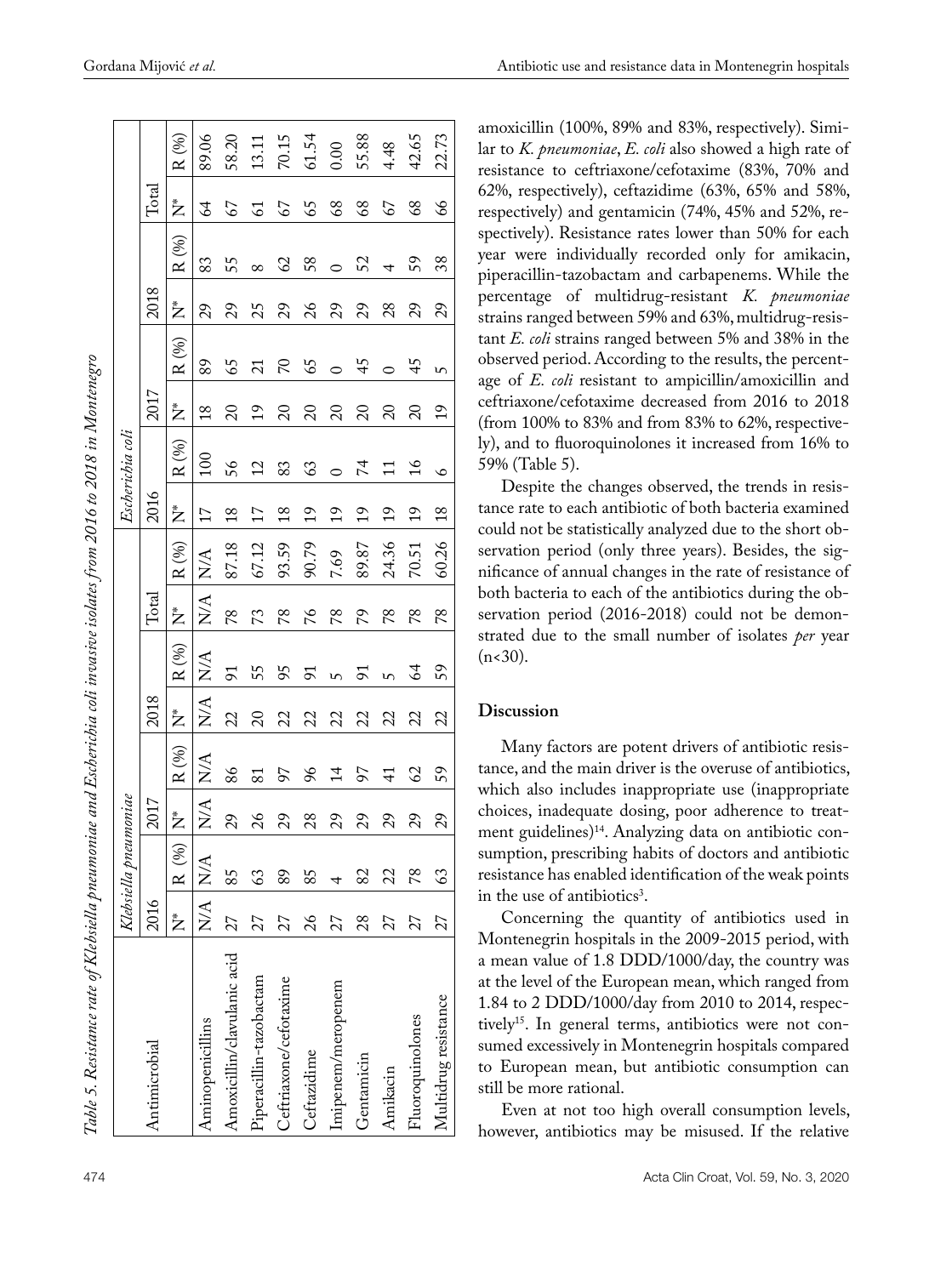consumption of different antibiotics is analyzed, then the data show the use of third-generation cephalosporins to predominate the antibiotic use in hospitals in Montenegro. The highest consumption in the observed period was recorded in 2015, when it was more than two times higher than the European mean for that year (0.34 DDD/1000/day). Only two years with obstacles in procurement of third-generation cephalosporins (especially ceftriaxone) led to an enormous fall in overall hospital consumption of antibiotics in Montenegro. The highest fluoroquinolone consumption was recorded in 2014, but even then it was slightly below the European Union/European Economic Area (EU/EEA) countries mean (0.23 DDD/1000/day)17. Although consumption of aminoglycosides (without amikacin) was declining, even the lowest value recorded in 2014 was two and more times higher than the mean consumption in EU/EEA countries for that year (0.06 DDD/1000/day), especially if it is taken into consideration that the consumption of aminoglycosides has not been monitored separately by the European Surveillance of Antimicrobial Consumption (ESAC) network, but together with amphenicols and combined antibiotics<sup>15</sup>. Carbapenem consumption in Montenegro was close to the annual mean consumption in EU/EEA countries, which was 5.54 DDD/ 1000/day between 2011 and 2015, however, worrying is the significantly increasing trend of carbapenem consumption, as these are reserve antibiotics used in the treatment of serious infections caused by multidrug-resistant gram-negative bacteria<sup>16</sup>.

Data indicate overuse of third-generation cephalosporins (ceftriaxone/cefotaxime) and aminoglycosides (gentamicin/tobramycin) in hospitals in Montenegro relative to EU/EEA countries and an increasing trend of third-generation cephalosporin and carbapenem consumption. Numerous studies confirm the association between the growing use of antibiotics and rising antibiotic resistance<sup>9,18</sup>. Development of carbapenem resistance is of particular concern because carbapenem-resistant bacteria are highly drug-resistant, and only a few antibacterial groups such as polymyxins are available for the treatment of patients infected with such bacteria<sup>19</sup>.

The PPS indicated the need to rationalize the use of antibiotics in hospitals, as the percentage of patients receiving antibiotics on the day of the study in Montenegro was higher than the European mean (50.5% *vs*.

31.9%)3 . In addition, out of all antibiotics prescribed in hospitals on the day of the study, the percentage of antibiotics used for surgical prophylaxis was 2.6 times higher than the European mean of approximately 15%20. The misuse of antibiotics is reflected in the fact that ceftriaxone is the most frequently used antibiotic in hospitals in Montenegro, not only in the treatment of infections but also for prophylaxis. Although in 2014, the Ministry of Health published guidelines for the implementation of antibiotic prophylaxis in sur $gery<sup>21</sup>$ , where it is determined that the use of thirdgeneration cephalosporins is not recommended, the results of the study conducted in 2015 showed that ceftriaxone made almost half of antibiotics used for prophylactic purposes in surgery**.** Cefazolin, which is a drug of choice for antibiotic prophylaxis for all clean and most clean-contaminated surgical procedures according to national guidelines<sup>21</sup>, was almost unused in hospitals in Montenegro and it accounted for 5.88% of all antibiotics used in surgical prophylaxis. According to the PPS data, targeted therapy was very rarely applied in the hospitals in Montenegro. Targeted therapy for the treatment of CAI in Montenegro was almost five times less frequent than in European hospitals  $(4.75\% \text{ vs. } 23.1\%)^3$ .

The lack of national AMR data (Montenegro started to collect national AMR data in 2016) and insufficient use of microbiological analyses in detecting the cause of infections could be the reasons why ceftriaxone is the most commonly used antibiotic in treating CAI and HAI. Empirical treatment of infections in conditions where there are no national data on resistance and national guidelines significantly compromises therapeutic success, contributes to the overuse of antibiotics, and increases the risk of developing and rising resistance. The usage of antibiotics with a broad spectrum of activity is a risk factor for colonization with resistant strains of enterobacteria and their spread in the population.

In general, resistance may be overestimated. Namely, the number of blood cultures of 45.8/1000 admitted patients was by far below the European mean, which, according to literature data, is 255/1000 admissions for EU member states and 192/1000 admissions in European countries that are not EU members<sup>22</sup>. These data suggest that blood cultures are rarely used for diagnostic purposes in Montenegro. The median time elapsed from hospitalization to blood sampling for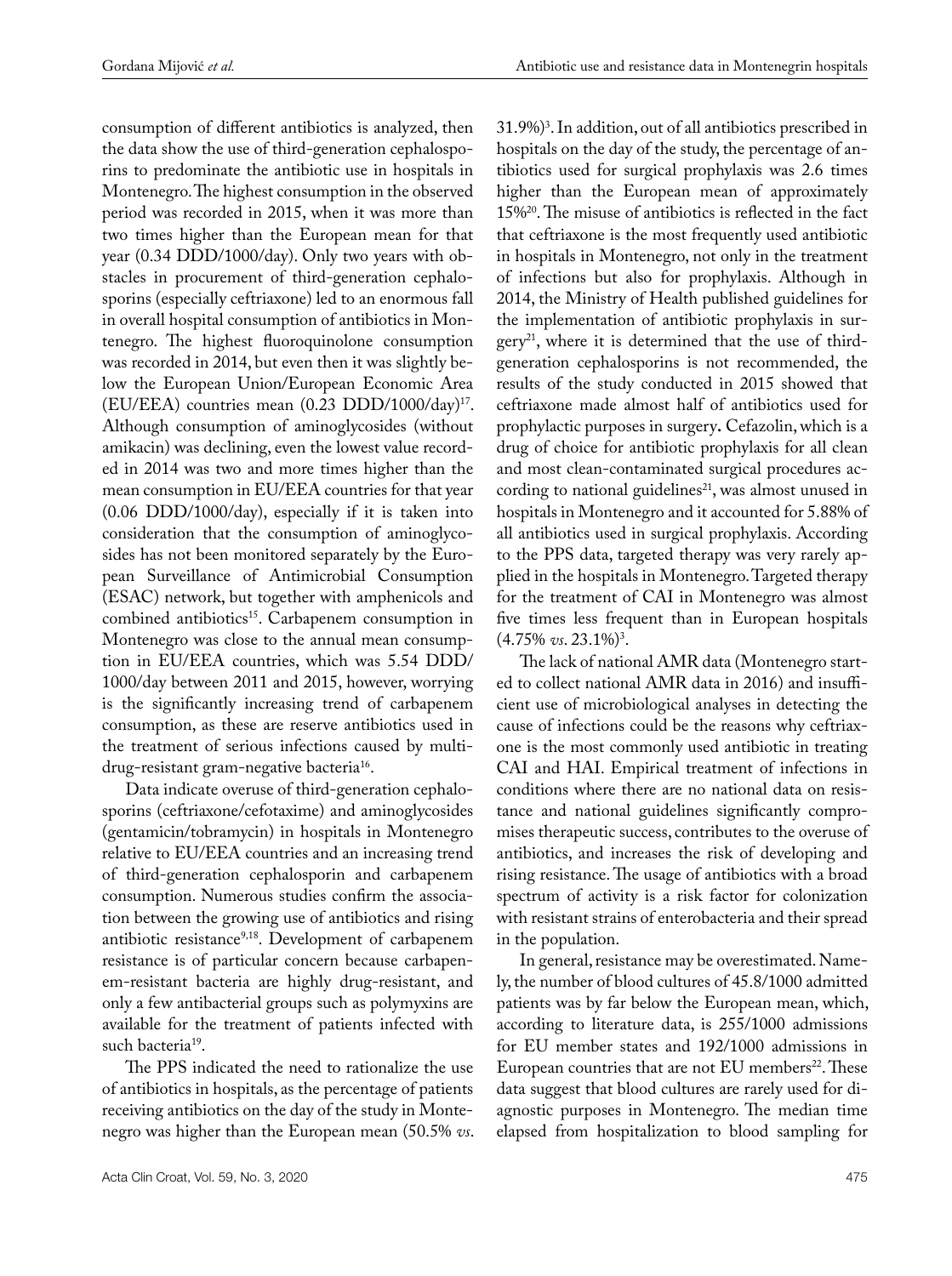blood cultures with positive results where *K. pneumonia* was isolated was ten days, confirming that this analysis is usually done after failure of therapies or after worsening of patient condition. Additionally, a very high percentage of blood cultures with isolated *K. pneumoniae* was taken after more than two days of hospital stay. Therefore, our data may indicate the resistance patterns present in clinical settings in the country. Thus, data must be interpreted with caution and should not necessarily be considered generalizable to patients with invasive infections, especially patients with CAI. Based on the above, it is clear that improvement of resistance data requires advancement of good clinical practice by increasing the number of blood cultures taken for diagnostic purposes.

Bearing in mind the overuse of broad-spectrum antibiotics in hospitals in Montenegro, the results on the resistance rate of examined pathogens are not surprising. When analyzing the resistance data, we noticed that isolated strains of *K. pneumonia* showed the highest rate of resistance to third-generation cephalosporins (ceftriaxone/cefotaxime and ceftazidime) and aminoglycosides (except for amikacin). Resistance to third-generation cephalosporins shown by *K. pneumoniae* strains collected over a three-year period is among highest in Europe if data from EU/EEA countries are considered, where, according to the results published for 2018, the population-weighted mean of resistance to the group of this antibiotic was 31.7%. In 2018, the highest resistance rate of 77.7% was recorded in Bulgaria23. According to the latest data from the WHO for 2018, the resistance rate of *K. pneumoniae* to third-generation cephalosporins in Montenegro is higher in comparison with data collected in some surrounding countries (Bosnia and Herzegovina 71% and Serbia 85%) and similar to Northern Macedonia  $(95\%)^{24}$ . It is known that reduced use of a particular antibiotic can recover sensitivity to it. In Croatia, reduced use of amoxicillin/clavulanic acid as the choice of treatment for upper respiratory tract/urinary tract infections decreased its resistance rate, still, such an effect requires many years of reduction in the use of antibiotics<sup>25</sup>. In Montenegro, an additional disadvantage is that usage of third-generation cephalosporins in hospitals has an unfavorable growing trend. Aminoglycoside resistance differs significantly when gentamicin and amikacin are considered separately. Tobramycin is only marginally used in hospitals in Monte-

negro, but when it comes to resistance to aminoglycosides, it is actually about the resistance to gentamicin because the consumption and resistance to amikacin have been monitored separately. The overall gentamicin resistance rate over the three-year period was higher than amikacin resistance, as the mean annual gentamicin consumption in that period was by far higher than the amikacin consumption. The data illustrated the relationship between high consumption of thirdgeneration cephalosporins (ceftriaxone/cefotaxime) and gentamicin, and high levels of resistance of *K. pneumoniae* to these antibiotics. Even though the mean annual consumption of fluoroquinolones during the observed period was slightly lower than the European mean, in the period from 2016 to 2018, the resistance rate of *K. pneumoniae* to fluoroquinolones was twice higher in Montenegro compared to the mean values recorded in EU/EEA countries of 30.3%, 31.5% and  $31.6\%$ , respectively<sup>23</sup>. Unlike third-generation cephalosporins, which in outpatient settings can only be used as an extension of hospital treatment, the use of fluoroquinolones has no limitations, which could be an additional selective pressure of this class of antibiotics. Analysis of outpatient consumption might contribute to explaining the high rate of resistance to fluoroquinolones. A high rate of resistance to fluoroquinolones is recorded in the surrounding countries, i.e. Northern Macedonia (87%), Serbia (73%) and Bosnia and Herzegovina (59%) in 2018<sup>23</sup>, as well as in some EU/EEA Balkan Peninsula countries (Bulgaria 62.7% and Greece 68.1%)<sup>24</sup>. Although Bulgaria and Greece recorded high rates of resistance to fluoroquinolones, these countries did not have a high consumption of fluoroquinolones in previous years. In Bulgaria, consumption in 2014 and 2015 was slightly lower than the European mean (0.16 DDD/1000/day for both years), whereas in Greece it was somewhat above the European mean (0.27 DDD/1000/day and 0.31 DDD/  $1000$ /day, respectively)<sup>17</sup>. In a study conducted in 2014, Sedlakova *et al*. also indicated an increase in resistance to fluoroquinolones despite the lower use of these antibiotics and concluded that selection pressure might not be an explanation for the increasing prevalence of fluoroquinolone-resistant *Enterobacteriaceae*26. It can be assumed that the relationship between resistance and fluoroquinolone administration is probably also determined by some additional factors that need to be explored. The growing trend of carbapenem consump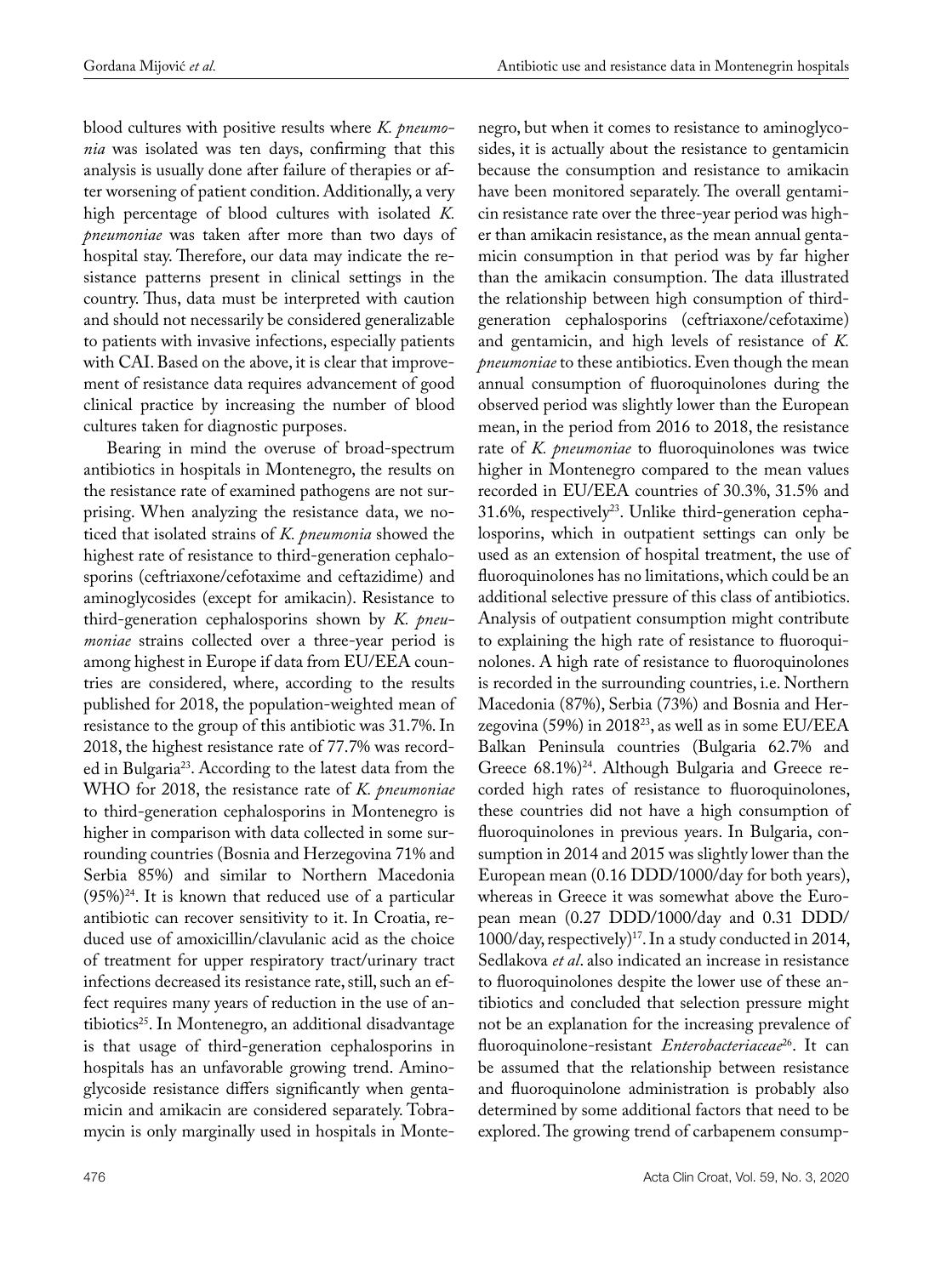tion in the 2009-2015 period resulted in the emergence of carbapenem resistance in 2017 and 2018. The second Joint Interagency Antimicrobial Consumption and Resistance Analysis report from ECDC, the European Food Safety Authority and the European Medicines Agency showed a strong association between carbapenem consumption and the percentage of carbapenem-resistant invasive *K. pneumoniae* isolates in EU/EEA countries reporting these data<sup>18</sup>. Carbapenem resistance was almost always combined with resistance to several other key antibiotic groups, severely limiting treatment options for infections caused by these types of bacteria<sup>27</sup>.

Out of all antibiotics tested from 2016 to 2018, isolated *E. coli* showed the highest rate of resistance to aminopenicillins, by far higher than the European mean of 58.7%, 58.2% and 58.3%, respectively<sup>23,28,29</sup>. The mean annual consumption of aminopenicillins in hospitals in Montenegro during a seven-year period was quite uniform and was not too high. With a similar yearly mean hospital consumption of aminopenicillins of 0.1 DDD/1000/day in the period from 2009 to 2014, The Netherlands had an almost twice lower rate of *E. coli* resistance to aminopenicillins in 2016, 2017 and 2018 (45.9%, 45.9% and 45.6%, respectively)23,30. The explanation for such a high rate of resistance concerning the low consumption of aminopenicillin in Montenegro can be found in the selective pressure of third-generation cephalosporins, which contributed to favoring extended broad-spectrum beta-lactamase producing strains of *E. coli*, as indicated by the high rate of resistance to all beta-lactam antibiotics (except for carbapenem), and so to aminopenicillins. Resistance percentages were generally lower in *E. coli* than in *K. pneumonia* to all antibiotics tested, but *E. coli* still showed a high resistance rate (over 40%) to all tested antibiotics except for piperacillin/tazobactam, amikacin and carbapenems. Among *E. coli* isolates, there were no strains resistant to carbapenems. Carbapenem resistance has remained rare in *E. coli* throughout Europe<sup>31</sup>. However, constant monitoring of resistance to carbapenems is still necessary because *E. coli* strains resistant to carbapenems, as well as other enterobacteria, are well adapted and easy to spread both in hospital and outpatient environments<sup>29</sup>.

A particular problem for clinicians in the choice of therapy is posed by multidrug-resistant strains. In 2016, 2017 and 2018, there were almost three times

higher percentages of multidrug-resistant *K. pneumoniae* than the European mean for the same period (20.6%, 20.5% and 19.6%, respectively). Similarly, in 2018, the percentage of multidrug-resistant strains of *E. coli* in Montenegro was by far above the EU/EEA country mean of  $6.2\%^{23}$ .

## **Conclusion**

The results of this study identified a disturbing increase in the consumption of third-generation cephalosporins and carbapenems, as well as the association of high consumption of third-generation cephalosporins and aminoglycosides (except for amikacin) with a high rate of *K. pneumoniae* and *E. coli* resistance to these drugs in Montenegrin hospitals. Montenegrin doctors' prescribing practices indicated abuse of ceftriaxone both for therapeutic and prophylactic purposes. The case may be due to the inadequate use of microbiological analyses, insufficient blood culture sampling for diagnostic purposes, the lack of specific national guidelines, and failure to comply with the existing ones. This study reflects the fact that it is necessary to create and introduce an antimicrobial stewardship program in Montenegrin hospitals and continue to monitor antibiotic consumption, prescribing habits and antibiotic resistance.

## **References**

- 1. Toner E, Adalja A, Gronvall GK, Cicero A, Inglesby TV. Antimicrobial resistance is a global health emergency. [Health Secur.](https://www.ncbi.nlm.nih.gov/pmc/articles/PMC4486712/) 2015;13(3):153-5. doi: [10.1089/hs.2014.0088](https://dx.doi.org/10.1089%2Fhs.2014.0088)
- 2. Van Boeckel TP, Gandra S, Ashok A, Caudron Q, Grenfell BT, Levin SA, Laxminarayan R. Global antibiotic consumption 2000 to 2010: an analysis of national pharmaceutical sales data. Lancet Infect Dis. 2014;14:742-50. doi: 10.1016/S1473- 3099(14)70780-7
- 3. Versporten A, Zarb P, Caniaux I, Gros MF, Drapier N, Miller M, Jarlier V, Nathwani D, Goossens H, on behalf of the Global-PPS network*.* Antimicrobial consumption and resistance in adult hospital inpatients in 53 countries: results of an internetbased global point prevalence survey. [Lancet Glob Health.](https://www.ncbi.nlm.nih.gov/pubmed/29681513) 2018;6(6):e619-e629. doi: 10.1016/S2214-109X(18)30186-4
- 4. [Kritsotakis EI](https://www.ncbi.nlm.nih.gov/pubmed/?term=Kritsotakis EI%5BAuthor%5D&cauthor=true&cauthor_uid=16842564), [Gikas A.](https://www.ncbi.nlm.nih.gov/pubmed/?term=Gikas A%5BAuthor%5D&cauthor=true&cauthor_uid=16842564) Surveillance of antibiotic use in hospitals: methods, trends and targets. Clin Microbiol Infect. 2006; 12(8):701-4. doi:10.1111/j.1469-0691.2006.01415.x
- 5. [Štefkovičová](file:///D:/DENONA/ACTA_3_2020/ulaz_3/javascript:void(0);) M, [Litvová](file:///D:/DENONA/ACTA_3_2020/ulaz_3/javascript:void(0);) S, [Meluš](file:///D:/DENONA/ACTA_3_2020/ulaz_3/javascript:void(0);) V, [Krištúfková](file:///D:/DENONA/ACTA_3_2020/ulaz_3/javascript:void(0);) Z, [Bražinová](file:///D:/DENONA/ACTA_3_2020/ulaz_3/javascript:void(0);) A. Point prevalence study of antimicrobial usage in acute care hospitals in the Slovak Republic. [J Hosp Infect](https://www.ncbi.nlm.nih.gov/pubmed/27156010)*.* 2016;93(4): 403-9. doi: 10.1016/j.jhin.2016.02.017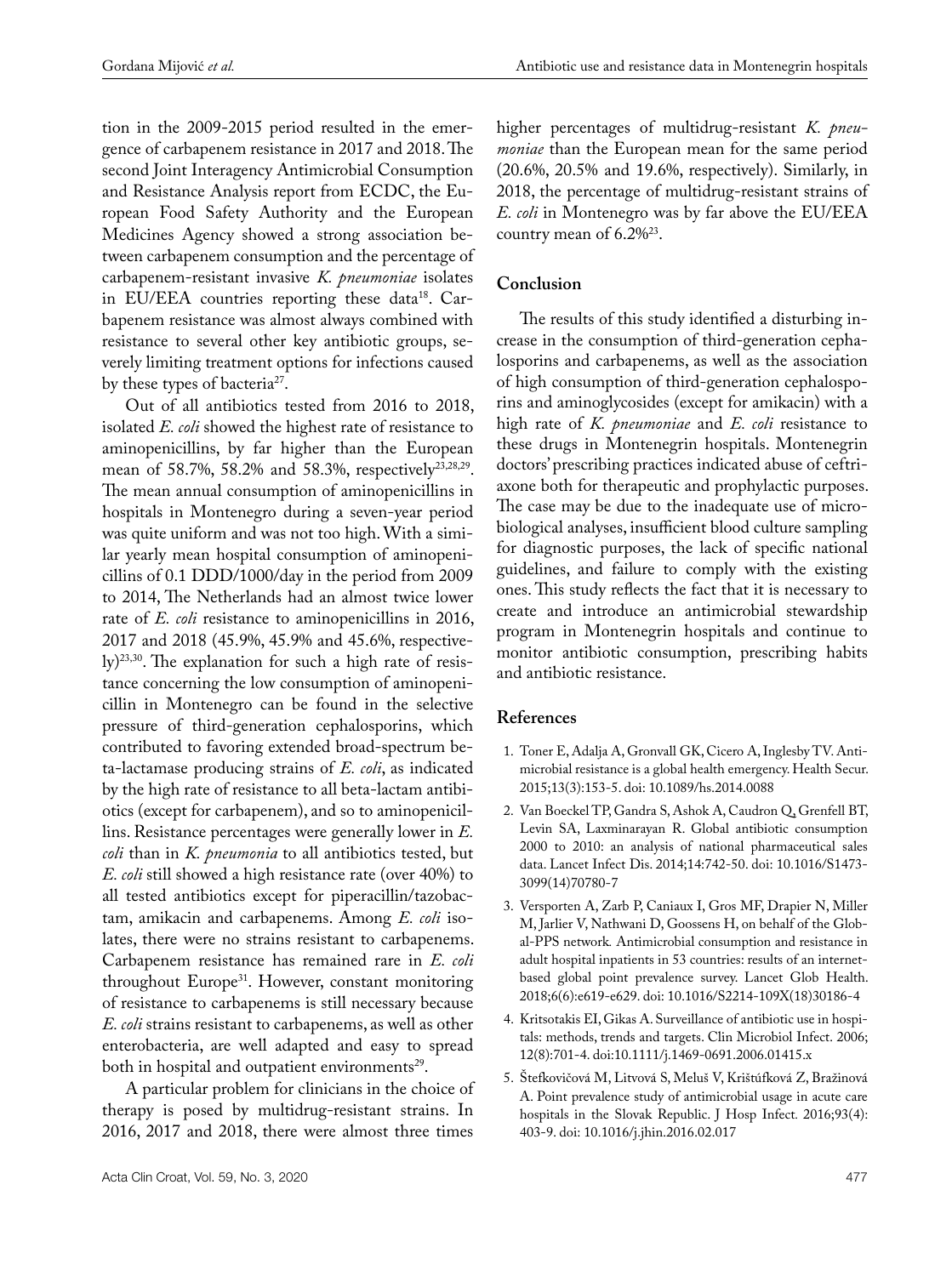- 6. Exner M, Bhattacharya S, Christiansen B, *et al*. Antibiotic resistance: what is so special about multidrug-resistant gramnegative bacteria? GMS Hyg Infect Control. 2017;12:Doc05. doi:10.3205/dgkh000290
- 7. De Angelis G, D'Inzeo T, Fiori B, Spanu T, Sganga G. Burden of antibiotic resistant gram negative bacterial infections: evidence and limits. J Med Microb Diagn. 2014;3:1. doi: 10.4172/ 2161-0703.1000132
- 8. [de Kraker ME,](https://www.ncbi.nlm.nih.gov/pubmed/?term=de Kraker ME%5BAuthor%5D&cauthor=true&cauthor_uid=22022233) [Davey PG,](https://www.ncbi.nlm.nih.gov/pubmed/?term=Davey PG%5BAuthor%5D&cauthor=true&cauthor_uid=22022233) [Grundmann H](https://www.ncbi.nlm.nih.gov/pubmed/?term=Grundmann H%5BAuthor%5D&cauthor=true&cauthor_uid=22022233), [BURDEN study](https://www.ncbi.nlm.nih.gov/pubmed/?term=BURDEN study group%5BCorporate Author%5D)  [group.](https://www.ncbi.nlm.nih.gov/pubmed/?term=BURDEN study group%5BCorporate Author%5D) Mortality and hospital stay associated with resistant *Staphylococcus aureus* and *Escherichia coli* bacteremia: estimating the burden of antibiotic resistance in Europe. [PLoS Med.](https://www.ncbi.nlm.nih.gov/pubmed/22022233) 2011;8(10):e1001104. doi: 10.1371/journal.pmed.1001104
- 9. Cusini A, Herren D, Bütikofer L, Plüss-Suard C, Kronenberg A, Marschall J. Intra-hospital differences in antibiotic use correlate with antimicrobial resistance rate in *Escherichia coli* and *Klebsiella pneumoniae*: a retrospective observational study. [Anti](https://www.ncbi.nlm.nih.gov/pubmed/30069305)[microb Resist Infect Control.](https://www.ncbi.nlm.nih.gov/pubmed/30069305) 2018;7:89. doi: 10.1186/s13756- 018-0387-0
- 10. WHO. Central Asian and European Surveillance of Antimicrobial Resistance. CAESAR Manual Version 3, 2019.
- 11. European Antimicrobial Resistance Surveillance Network (EARS-Net). Antimicrobial resistance (AMR) reporting protocol 2020.
- 12. Versporten A, Drapier N, Zarb P, Caniaux I, Gros MF, Miller M, Jarlier V, Nathwani D, Goossens H. The Global Point Prevalence Survey of Antimicrobial Consumption and Resistance (Global-PPS): A Worldwide Antimicrobial Web-Based Point Prevalence Survey. Open Forum Infect Dis. 2015;2(1). [doi.](https://doi.org/10.1093/ofid/ofv133.25) [org/10.1093/ofid/ofv133.25](https://doi.org/10.1093/ofid/ofv133.25)
- 13. Matuschek E, Brown DFJ, Kahlmeter G. Development of the EUCAST disk diffusion antimicrobial susceptibility testing method and its implementation in routine microbiology laboratories. Clin Microbiol Infect. 2014;20(4):O255-66. doi: 10.1111/1469-0691.12373
- 14. Prestinaci F, Pezzotti P, Pantosti A. Antimicrobial resistance: a global multifaceted phenomenon. Pathog Glob Health. 2015; 109(7):309-18. doi: 10.1179/2047773215Y.0000000030
- 15. European Centre for Disease Prevention and Control. Antimicrobial consumption. In: ECDC. Annual epidemiological report for 2014. Stockholm: ECDC; 2018.
- 16. European Centre for Disease Prevention and Control. Antimicrobial consumption 2015. In: ECDC. Annual epidemiological report for 2015. Stockholm: ECDC; 2018.
- 17. European Centre for Disease Prevention and Control. Surveillance of antimicrobial consumption in Europe, 2013-2014. Stockholm: ECDC; 2018.
- 18. ECDC (European Centre for Disease Prevention and Control), EFSA (European Food Safety Authority), and EMA (European Medicines Agency), 2017. ECDC/EFSA/EMA second joint report on the integrated analysis of the consumption of antimicrobial agents and occurrence of antimicrobial resistance in bacteria from humans and food-producing animals – Joint Interagency Antimicrobial Consumption and Re-

sistance Analysis ( JIACRA) Report. EFSA J. 2017;15(7):4872, 135 pp. doi: 10.2903/j.efsa.2017.4872

- 19. Magiorakos AP, Burns K, Rodriguez Bano J, Borg M, Daikos G, Dumpis U, *et al*. Infection prevention and control measures and tools for the prevention of entry of carbapenem-resistant Enterobacteriaceae into healthcare settings: guidance from the European Centre for Disease Prevention and Control*.* Antimicrob Resist Infect Control. 2017;6:113. doi: 10.1186/s13756- 017-0259-z
- 20. Ansari F, Erntell M, Goossens H, Davey P. The European surveillance of antimicrobial consumption (ESAC) point-prevalence survey of antibacterial use in 20 European hospitals in 2006. Clin Infect Dis. 2009;49(10):1496-504. doi: 10.1086/ 644617
- 21. Simovic S, *et al*. Antimikrobna profilaksa u hirurgiji. Ministry of Health of Montenegro, 2014. [http://www.mzdravlja.gov.](http://www.mzdravlja.gov.me/rubrike/nacionalne-smjernice) [me/rubrike/nacionalne-smjernice](http://www.mzdravlja.gov.me/rubrike/nacionalne-smjernice) (in Montenegrin)
- 22. Bouza E, Perez-Molina J, Muñoz P, *et al*. Bloodstream infections in Europe. Report of ESGNI-001 and ESGNI-002 studies. Clin Microbial Infect. 1999;5:2S1-2S12.
- 23. European Centre for Disease Prevention and Control. Surveillance of antimicrobial resistance in Europe 2018. Stockholm: ECDC; 2019.
- 24. WHO Regional Office for Europe. Central Asian and European Surveillance of Antimicrobial Resistance. Annual Report, 2019.
- 25. Milošević D, Batinić D, Trkulja V, Tambić Andrašević A, Filipović Grčić B, Vrljičak K, Nogalo B, Turudić D, Spajić M. Rational therapy of urinary tract infections in children in Croatia. Acta Clin Croat. 2016;55:428-39. doi: 10.20471/ acc.2016.55.03
- 26. Sedláková MH, Urbánek K, Vojtová V, *et al.* Antibiotic consumption and its influence on the resistance in *Enterobacteriaceae*. BMC Res Notes*.* 2014;7:454. [https://doi.org/10.1186/](https://doi.org/10.1186/1756-0500-7-454) [1756-0500-7-454](https://doi.org/10.1186/1756-0500-7-454)
- 27. [Albiger B,](https://www.ncbi.nlm.nih.gov/pubmed/?term=Albiger B%5BAuthor%5D&cauthor=true&cauthor_uid=26675038) [Glasner C,](https://www.ncbi.nlm.nih.gov/pubmed/?term=Glasner C%5BAuthor%5D&cauthor=true&cauthor_uid=26675038) [Struelens MJ,](https://www.ncbi.nlm.nih.gov/pubmed/?term=Struelens MJ%5BAuthor%5D&cauthor=true&cauthor_uid=26675038) [Grundmann H,](https://www.ncbi.nlm.nih.gov/pubmed/?term=Grundmann H%5BAuthor%5D&cauthor=true&cauthor_uid=26675038) [Monnet](https://www.ncbi.nlm.nih.gov/pubmed/?term=Monnet DL%5BAuthor%5D&cauthor=true&cauthor_uid=26675038)  [DL;](https://www.ncbi.nlm.nih.gov/pubmed/?term=Monnet DL%5BAuthor%5D&cauthor=true&cauthor_uid=26675038) [European Survey of Carbapenemase-Producing Entero](https://www.ncbi.nlm.nih.gov/pubmed/?term=European Survey of Carbapenemase-Producing Enterobacteriaceae (EuSCAPE) working group%5BCorporate Author%5D)[bacteriaceae \(EuSCAPE\) working group](https://www.ncbi.nlm.nih.gov/pubmed/?term=European Survey of Carbapenemase-Producing Enterobacteriaceae (EuSCAPE) working group%5BCorporate Author%5D). Carbapenemaseproducing *Enterobacteriaceae* in Europe: assessment by national experts from 38 countries, May 2015. [Euro Surveill.](https://www.ncbi.nlm.nih.gov/pubmed/26675038) 2015; 20(45). doi: 10.2807/1560-7917.ES.2015.20.45.30062
- 28. European Centre for Disease Prevention and Control. Surveillance of antimicrobial resistance in Europe 2016. Annual Report of the European Antimicrobial Resistance Surveillance Network (EARS-Net). Stockholm: ECDC; 2017.
- 29. European Centre for Disease Prevention and Control. Surveillance of antimicrobial resistance in Europe – Annual Report of the European Antimicrobial Resistance Surveillance Network (EARS-Net) 2017. Stockholm: ECDC; 2018.
- 30. SWAB. NethMap 2018. Consumption of antimicrobial agents and antimicrobial resistance among medically important bacteria in The Netherlands in 2017. [www.swab.nl](http://www.swab.nl).
- 31. European Centre for Disease Prevention and Control. Rapid risk assessment: carbapenem-resistant Enterobacteriaceae – first update 4 June 2018. Stockholm: ECDC; 2018.